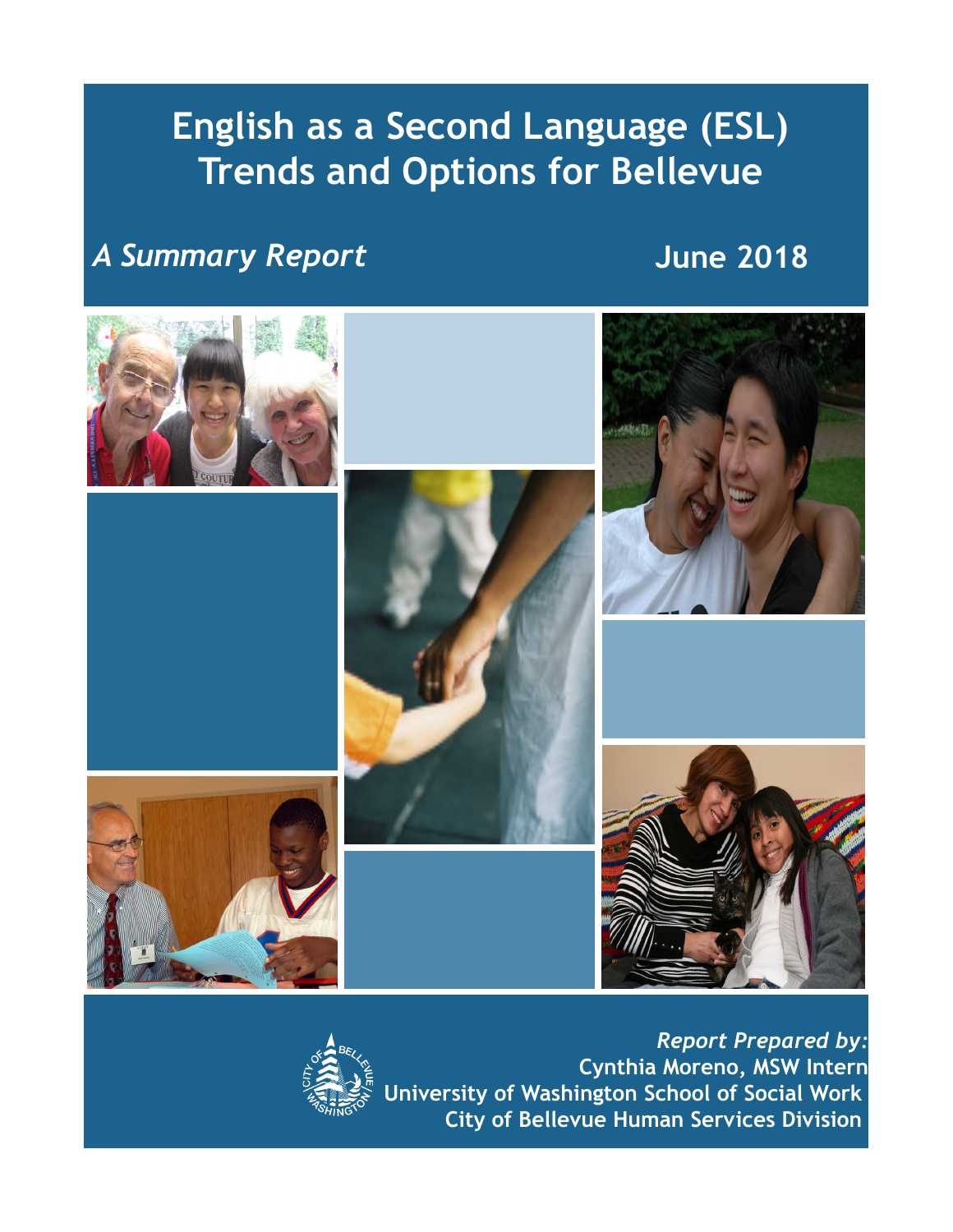## **Contents**

| <b>Executive Summary</b>                              | 3                       |
|-------------------------------------------------------|-------------------------|
| <b>Background</b>                                     | $\overline{\mathbf{4}}$ |
| <b>ESL Evolving to ELL</b>                            | 8                       |
| <b>Need for ESL in Bellevue</b>                       | 9                       |
| <b>ESL Classes and Programs in Bellevue</b>           | 11                      |
| <b>ESL Programs Supported by the City of Bellevue</b> | 17                      |
| <b>Bellevue ESL Collaborations</b>                    | 18                      |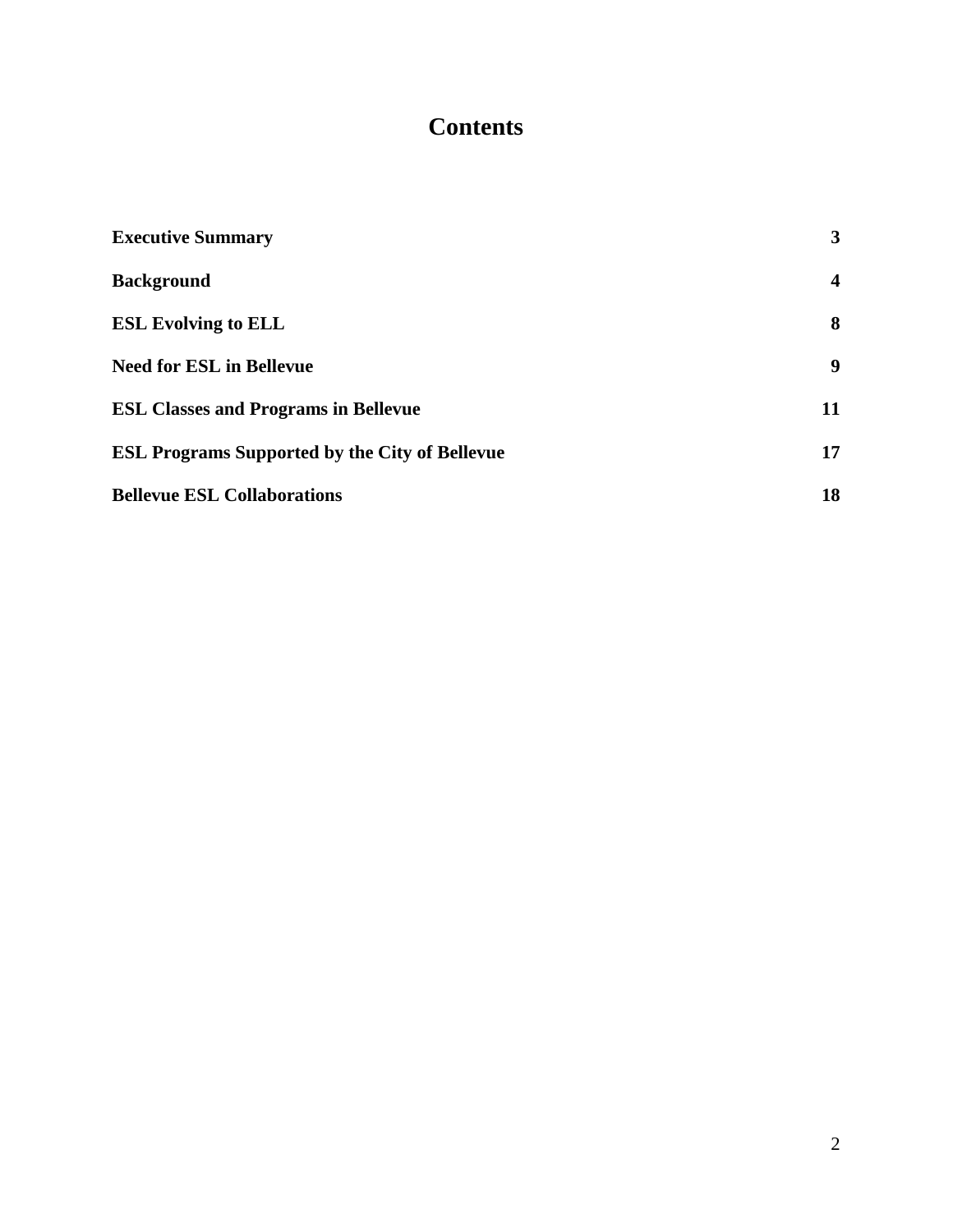## **EXECUTIVE SUMMARY**

English as a Second Language, or ESL, is English Language instruction for non-native English speakers. Common ESL instructional services include general ESL, Talk Time conversation practice, conversation groups, vocational ESL, college and career readiness classes that prepare students to transition to college credit courses or job settings and citizenship classes.<sup>[1](#page-2-0)</sup> ESL classes are taught by paid staff or volunteers in various locations such as schools, libraries, and community centers.

The demand for ESL instruction in Bellevue continues to rise, as the number of non- or limited English-speaking Bellevue residents per household increases. According to the 2016 American Community Survey (ACS), about 42% of Bellevue residents speak a language other than English compared to 26.9% of King County residents. [2](#page-2-1) The 2016 ACS report indicated that of those Bellevue residents who speak a language other than English, approximately 16.7% report that they speak English less than "very well." This represents over 17% of all Bellevue residents aged 5 and over. Bellevue School District reported that 95 first languages were being spoken by children enrolled in the district during the 2016-17 school year.<sup>[3](#page-2-2)</sup>

Along with Bellevue's growing diversity in language, there is also growing cultural diversity among Bellevue residents. Bellevue's City Demographic Profile reports that Bellevue's population is comprised of 50.004% minorities, making Bellevue a minority majority city. The Asian population is the fastest growing followed by Hispanic/Latino. [4](#page-2-3) About 37% of Bellevue's residents are foreign born compared to 23% of King County Residents and 14% of Washington state residents. [5](#page-2-4)

In the attempts to meet the need for ESL services for Bellevue's diverse community, there are a variety of ESL classes and programs in Bellevue. In Bellevue, some of the seven levels of general ESL classes are offered as well as conversation practice, vocational ESL, and citizenship classes. This report describes the classes and programs offered by the following agencies: Bellevue College, Bellevue Regional Library (King County Library System), Bellevue School District, Hopelink, Jewish Family Service, and Jubilee Reach Center. In 2018, the City of Bellevue funded four ESL programs, totaling over \$297,309 in support.

A challenge in ESL service delivery in Bellevue is to coordinate the effort of the multiple providers to ensure that the appropriate services are provided, and that they are sufficiently advertised and accessed. There are some collaboration efforts in Bellevue. There is a Consortium made up of the five major adult literacy providers in North and East King County: Bellevue College, Hopelink, Lake Washington and Renton Technical Colleges, and Cascadia Community College. The Consortium collaborates in referral, recruitment, instruction, and development activities to streamline unduplicated services, increase the range of literacy and

<sup>&</sup>lt;sup>1</sup> ESL Methods and Approaches. Center for Adult English Language Acquisition. 2012.

<span id="page-2-1"></span><span id="page-2-0"></span><sup>2</sup> U.S. Census Bureau, 2016 American Community Survey Bellevue Washington.

<span id="page-2-2"></span><sup>3</sup> Eastside Pathways 2016 Community Report.

<span id="page-2-4"></span><span id="page-2-3"></span>

<sup>&</sup>lt;sup>4</sup> U.S. Census Bureau, 2015 American Community Survey.<br><sup>5</sup> U.S. Census Bureau 2016, American Community Survey Bellevue Washington.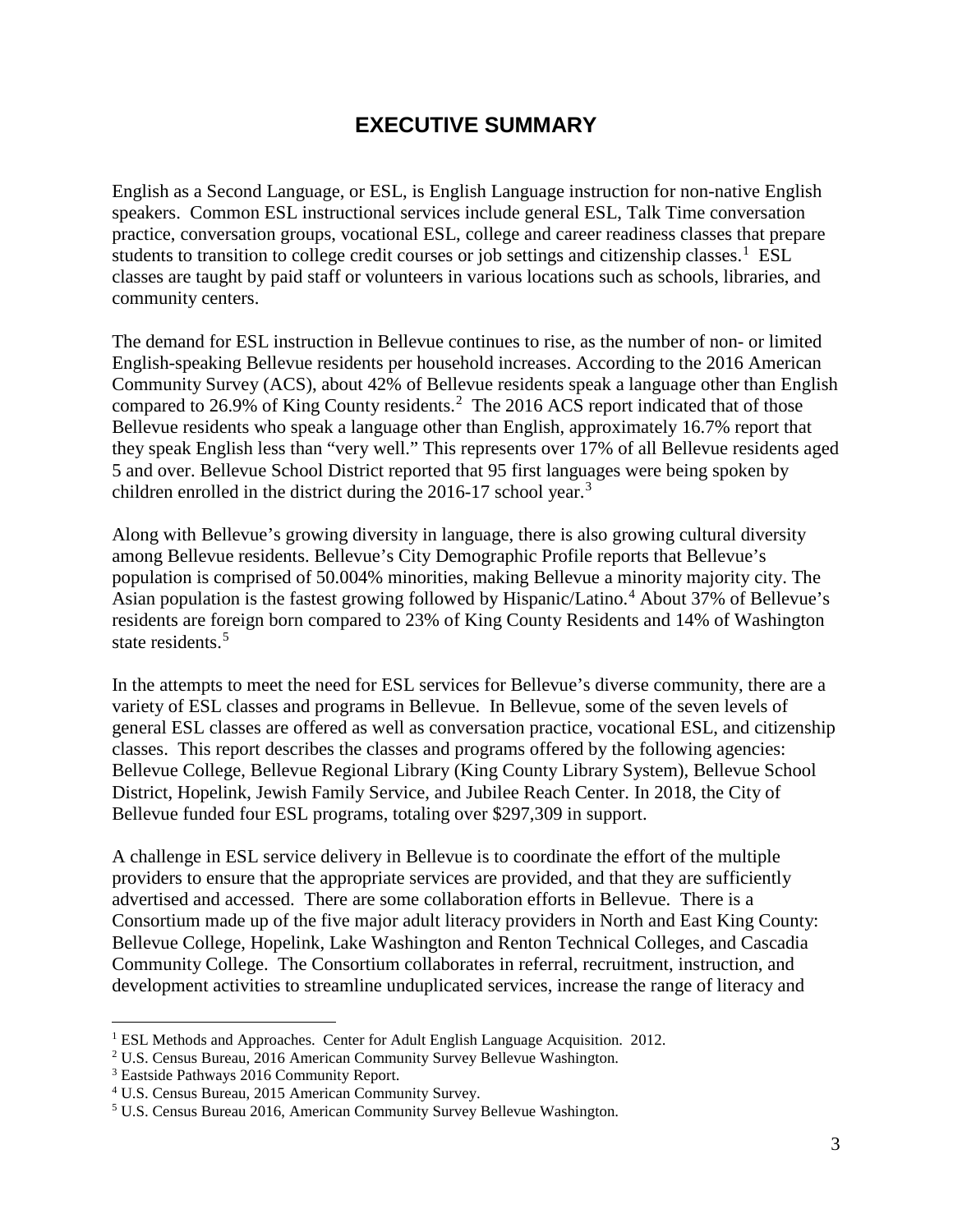support services, and improve student access. Collaboration efforts also involve sharing test scores, referring across agencies, and coordinating with the library system.

Another challenge is that due to the high volume of foreign born and the diversity of spoken languages, English as a Second Language programs are highly sought out. However, there are not always enough slots to fill the demand.

## **BACKGROUND**

### **What is ESL?**

English as a Second Language, known as ESL, is defined as "English language instruction for adults who are nonnative speakers of English. Adult ESL is used to describe various types of instructional services for adults who do not speak English." [6](#page-3-0) Common instructional services include life skills or general ESL classes, Talk Time conversation practice, conversation groups, vocational ESL, and citizenship classes.

## **Types of ESL classes**

ESL classes can be categorized into five types:

- **1. General ESL classes**
	- Formal, structured classes with beginning to advanced levels
	- Focus on the development of general English language skills: listening, speaking, reading and writing
	- Students are evaluated and placed in appropriate level
	- State-approved competency-based curriculum
	- Use of texts, reading and writing
	- Taught by paid teachers and volunteers

Beginning to advanced levels of ESL classes are categorized in levels one through seven. Below is the U.S. Department of Education national standard ESL levels:<sup>[7](#page-3-1)</sup>

- Level 1: Beginning ESL Literacy
- Level 2: Beginning ESL Low
- Level 3: Beginning ESL High
- Level 4: Intermediate Low
- Level 5: Intermediate High
- 
- Level 6: Advanced Low<br>Level 7: Advanced High Advanced High

<span id="page-3-0"></span> <sup>6</sup> ESL Resources: Frequently Asked Questions. Center for Adult English Language Acquisition. 2012.

<span id="page-3-1"></span><sup>&</sup>lt;sup>7</sup> English Language Proficiency Levels. 2015:

<http://ell.dpi.wi.gov/sites/default/files/imce/ell/pdf/elp-levels.pdf>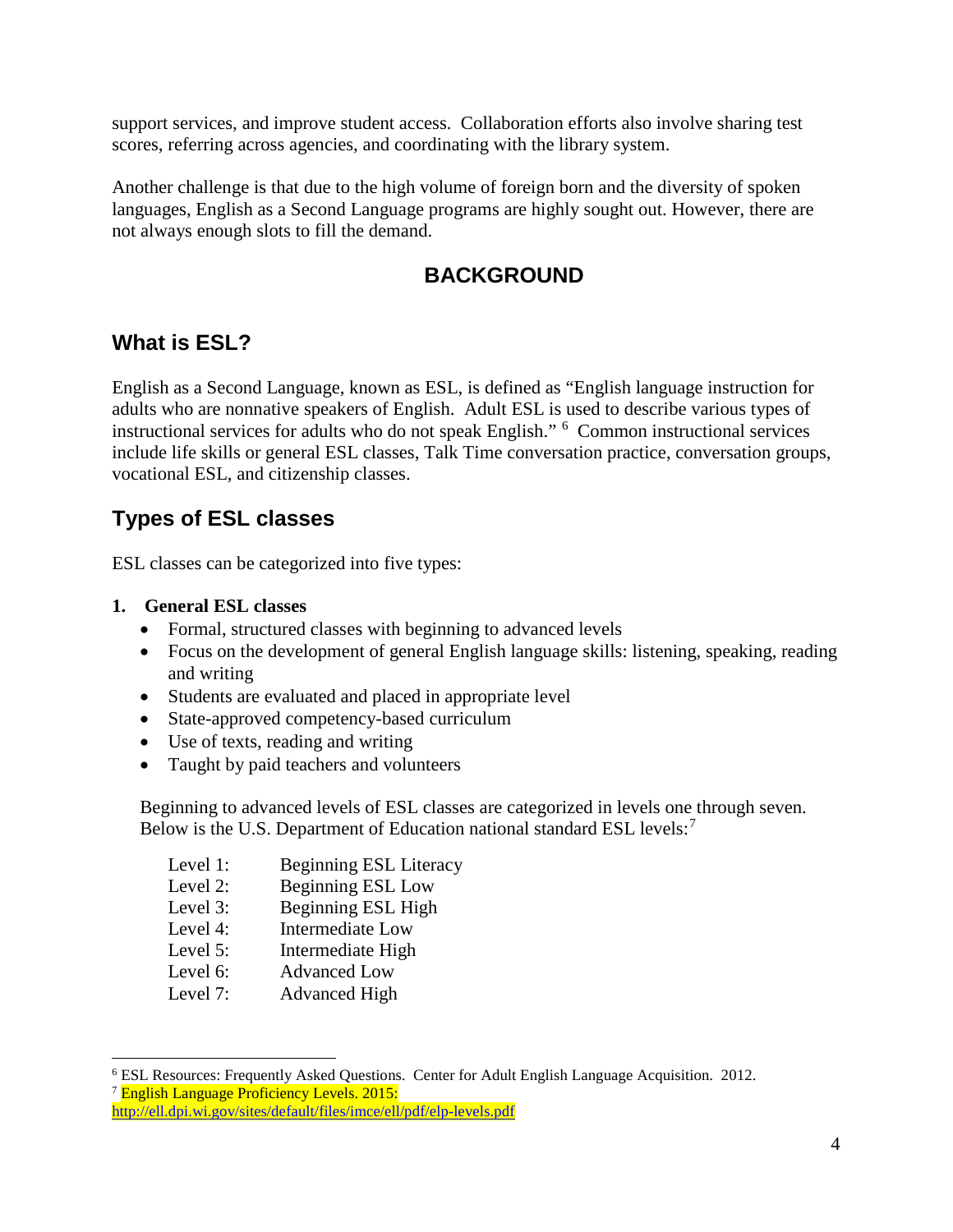ESL classes are often taught in the context of life skills and functions of daily life, such as going to the doctor, getting a job, shopping, public transportation, or managing money.<sup>[8](#page-4-0)</sup>

Classes vary in their format and structure. Some classes involve outside assignments, while others do not. Class sizes vary, as do the qualifications of the staff and volunteers. Some classes require participants to attend regularly, while others do not require regular attendance. Some programs require initial screening to test into a level, while others allow students to self-select. Testing to complete classes or to advance to the next level are not practiced universally.

#### **2. Talk Time Groups**

- Facilitated formal conversation with no reading or writing
- Students at all levels of English
- Usually facilitated by volunteers

Talk Time groups are generally led by volunteer facilitators who work in small groups with participants. The conversations are in a social setting, in a non-critical and accepting environment to help participants feel comfortable speaking English. Talk Time sessions focus on student generated themes such as emergencies, the library, manners and etiquette and making phone calls.

#### **3. Conversation Groups**

- More structured than the Talk Time groups
- Facilitated through use of a workbook with exercises
- Students at all levels of English
- Usually facilitated by volunteers

#### **4. Vocational ESL**

- Combined vocational and ESL instruction
- Prepares the ESL population for jobs. Teaches skills such as resume building, job search skills, preparing for an interview, and communicating in the workplace
- Taught by paid teachers and volunteers

#### **5. Citizenship Classes**

- Practice English while learning about civil rights, civic participation and responsibility, and citizenship
- Builds civic and community involvement
- Review and study for the U.S. citizenship test
- Taught by either volunteers or teachers

<span id="page-4-0"></span> <sup>8</sup> ESL Methods and Approaches. Center for Adult English Language Acquisition. 2012.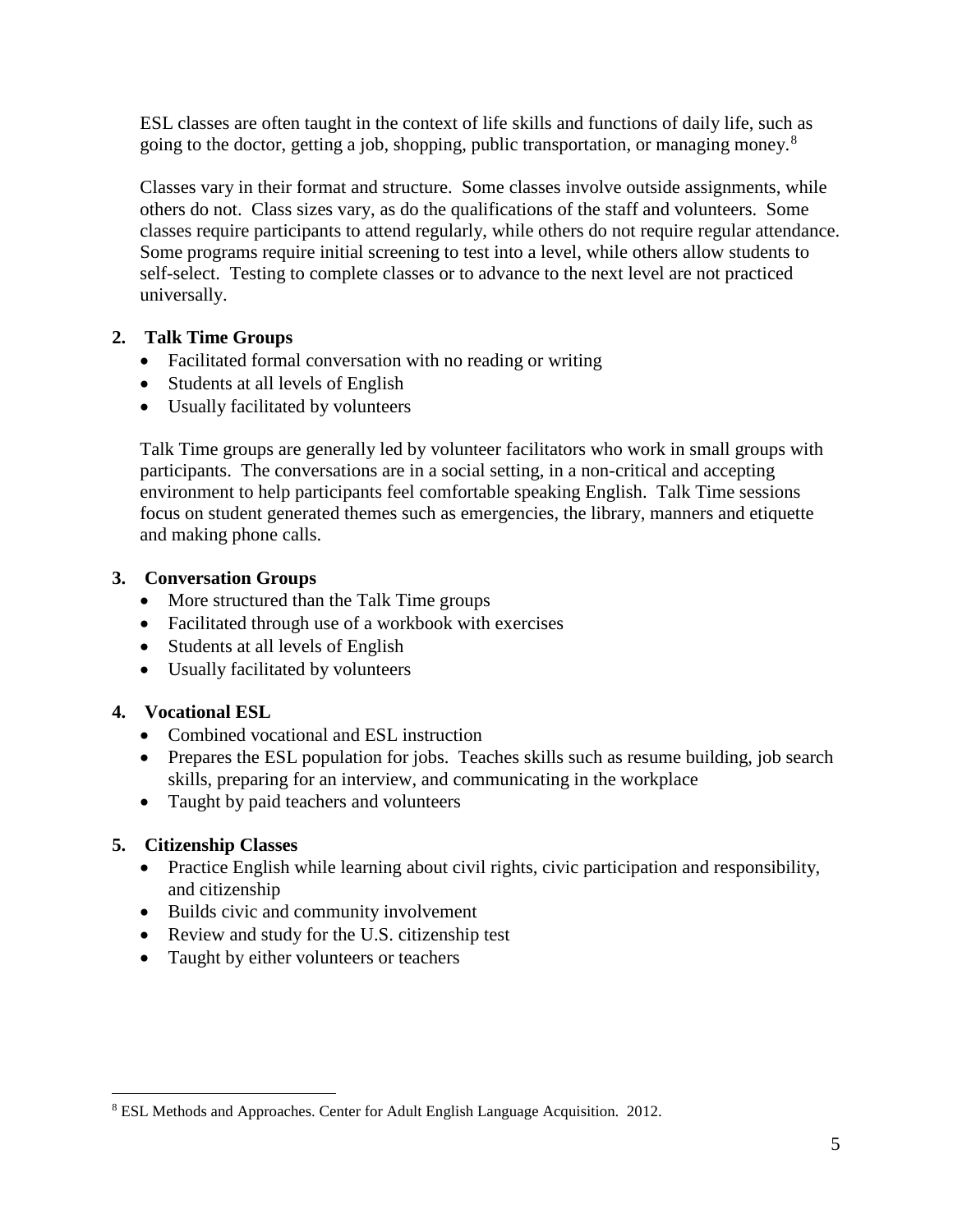ESL classes are taught in a variety of locations, including schools, places of worship, human service agencies, community colleges, libraries, and community centers. ESL programs incorporate technology in their programming to differing degrees and in different contexts.

## **ESL and Literacy**

- Adult ESL students come from varying educational backgrounds, ranging from very little formal education to graduate and professional degrees.
- In 2015, the US Census Bureau reported the following educational attainment levels of the foreign-born population, as compared to the native population:
	- o 28% are not high school graduates, compared to 8.2%;
	- o 72.0% are high school graduates, but have no college education compared to 91.8%;
	- o 47.6% had some college education (incomplete college education), compared to 61.3%; and
	- o 31.4% had a bachelor's degree or more, compared to 32.4%.<sup>[9](#page-5-0)</sup>
- Asian and non-Hispanic Whites were more likely to hold a bachelor's degree or higher compared with Blacks and Hispanics. [10](#page-5-1)
- Educational attainment varied by race and Hispanic origin. More than half of Asians aged 25 and older had a bachelor's degree or higher in 2015. Asians were more likely than non-Hispanic Whites to have at least a bachelor's degree. <sup>[11](#page-5-2)</sup>
- While the process of language mastery varies for each individual, it generally takes from 5-7 years to reach a level where one can accomplish most communication tasks, including academic tasks.<sup>[12](#page-5-3)</sup>
- A number of national and state organizations have identified Level 3 proficiency as a minimum standard for success in today's labor market.<sup>[13](#page-5-4)</sup>

## **ESL Instructor Qualifications**

As the demand for ESL classes grows, so does the need for teachers. According to the Center for Adult English Language, more teachers are needed to meet the demand: "New teachers are entering the field, experienced teachers are being asked to take on greater challenges, and adult

<span id="page-5-0"></span> <sup>9</sup> U.S. Census Bureau 2015, Current Population Survey.

<span id="page-5-1"></span><sup>10</sup> U.S. Census Bureau 2015, Current Population Survey.

<span id="page-5-2"></span><sup>&</sup>lt;sup>11</sup> U.S. Census Bureau 2015, Current Population Survey.

<span id="page-5-3"></span><sup>&</sup>lt;sup>12</sup> Adult Education Facts at a Glance. Office of Vocational and Adult Education. U.S. Department of Education. 2008.

<span id="page-5-4"></span><sup>&</sup>lt;sup>13</sup> Adult Education Facts at a glance. Office of Vocational and Adult Education. U.S. Department of Education. 2015.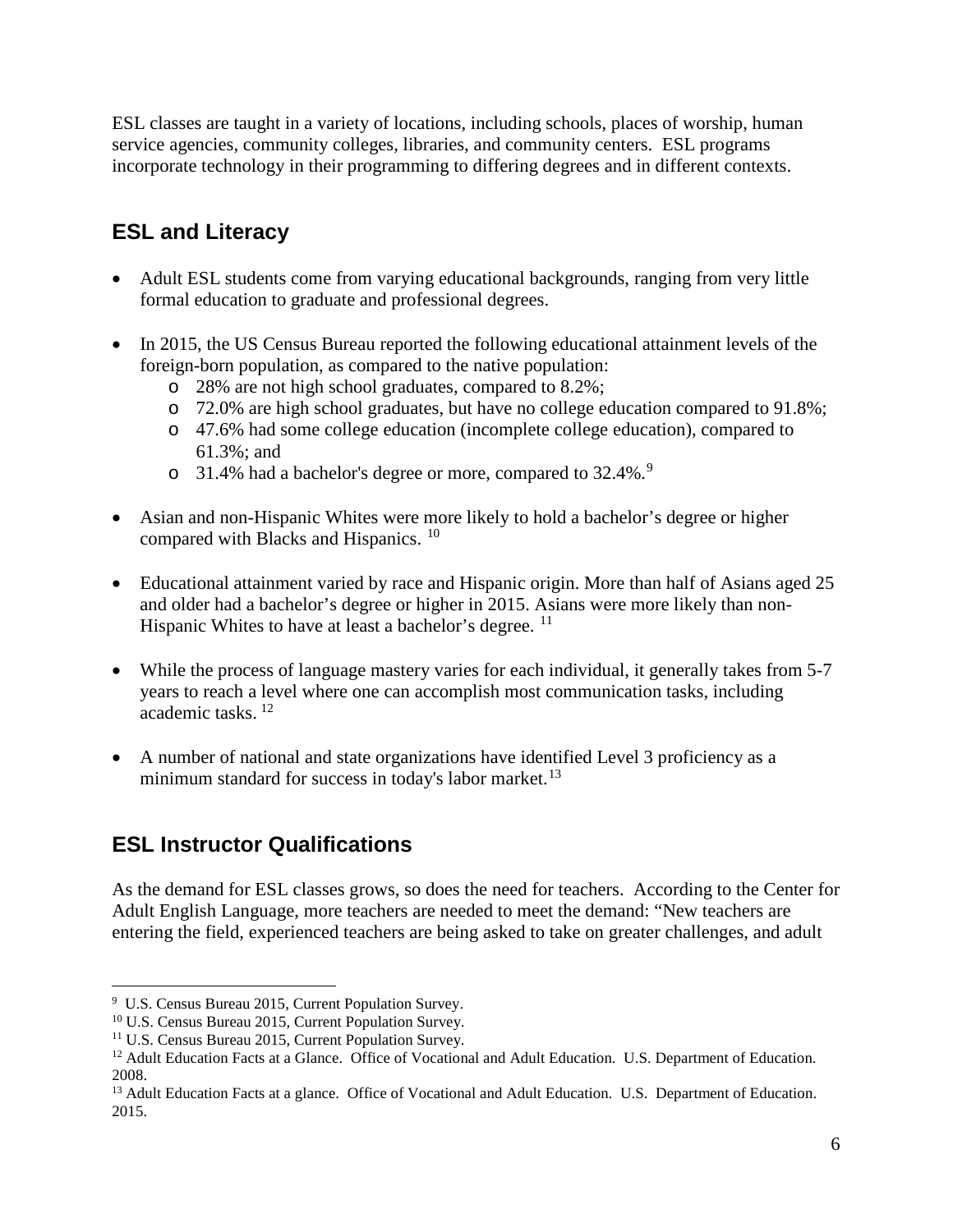basic education teachers are now working with English language learners in classes along with native English speakers. Professional development is crucial for these teachers."[14](#page-6-0)

A combination of trained volunteers and paid staff teach ESL classes. Most often, paid instructors teach at community colleges, language schools, and high schools. While the requirements vary and depend on the agency and the program, the general teaching requirements are as follows:

#### **Paid Teachers Requirements:**

- Masters in Education/Teaching or ESL and/or
- Teaching certificate with an additional endorsement in ESL

#### **Volunteer Tutors/ Facilitators Requirements**[15:](#page-6-1)

- 4 hours Talk Time training
- 8 hour Basic ESL course in order to teach conversation groups
- 12 hours of Adult Basic Education in order to be a one on one tutor
- *Required volunteer training varies depending on the agency.*

## **The Workforce Innovation and Opportunity Act (WIOA)**

The Workforce Investment Act (WIA) was authorized in 1998. Over the past 11 years, the public workforce system has long awaited reauthorization that would address the evolving workforce and economic needs as well as the limitations in WIA with respect to training, funding, and service delivery design. The Workforce Innovation and Opportunity Act (WIOA) replaces WIA and is in effect for the next five years (2015-2020).

The purpose of the WIOA is to better align the workforce system with education and economic development in an effort to create collective response to economic and labor market challenges on the national, state, and local levels. WIOA continues the trend in workforce legislation by furthering engaging the private sector to lead local workforce development efforts and focuses on introducing increased flexibility and accountability of board members. WIOA encourages an improved response to labor market needs by connecting board performance to outcomes that require an understanding of the correlation between training investments and economic return.<sup>[16](#page-6-2)</sup>

WIOA requires that programs receiving federal funding reach certain target levels based on three indicators:

1. Demonstrated improvements in skill levels in reading, writing, and speaking the English language, numeracy, problem solving, English language acquisition, and other literacy skills;

<span id="page-6-0"></span><sup>&</sup>lt;sup>14</sup> Center for Adult English Language Acquisition. 2012.

<sup>&</sup>lt;sup>15</sup> Eastside Literacy Council.

<span id="page-6-1"></span><sup>&</sup>lt;sup>15</sup> The Workforce Innovation and Opportunity Act

<span id="page-6-2"></span><sup>16</sup> Center for Adult English Language Acquisition. 2012.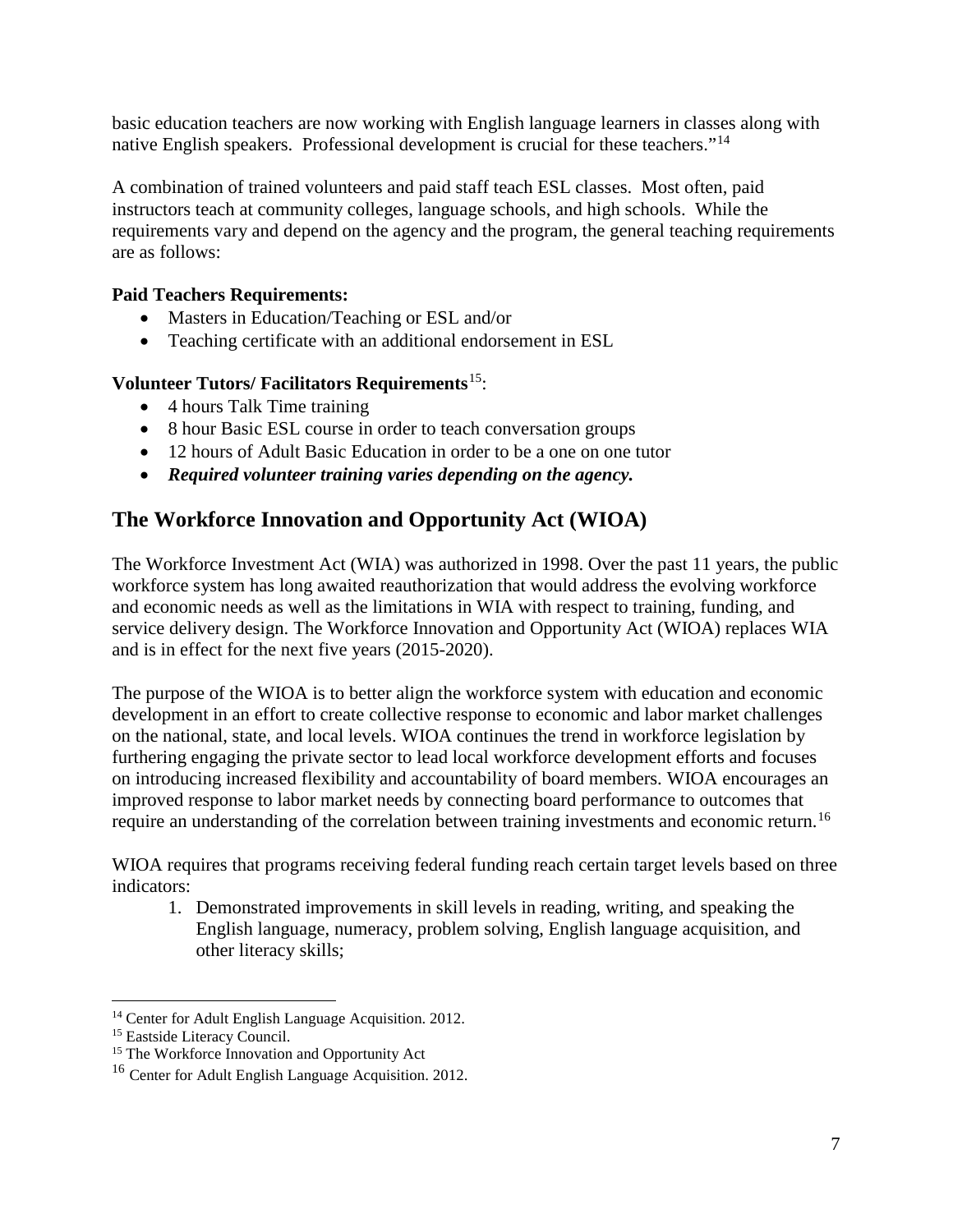- 2. Placement in, retention in, or completion of postsecondary education, training, unsubsidized employment, or career advancement; and
- 3. Receipt of a secondary school diploma or its recognized equivalent.<sup>[17](#page-7-0)</sup>

Funding as provided by the Workforce Innovations Opportunity Act (WIOA) excludes students who do not have a specific college or career goal. Funding for life skills courses is no longer available under WIOA. As a result, Bellevue College no longer provides life skills courses, which creates a need for local providers to fill the gap for the ESL population that are seeking conversation groups, and/or life skills to navigate around their respective communities while trying to feel welcomed and accepted.

## **Accountability and Assessment**

The Adult Education and Family Literacy Act of 1998 also lists 12 criteria for states to consider when funding adult education and literacy. Among these criteria are establishing performance measures for learner outcomes, determining past effectiveness in meeting or exceeding these performance measures, and maintaining a high-quality information management system for reporting learner outcomes.<sup>[18](#page-7-1)</sup>

Each state is required to establish its own set of criteria and performance goals and report these findings to the National Reporting System for Adult Education, created by the U.S. Department of Education. States use varying methods for assessment to meet these reporting requirements. Washington State uses a standardized test.

The City of Bellevue requires the ESL programs it funds to report at least one outcome aligned to the needs determined in the Bellevue Human Service Need Update report with at least one measureable indicator per outcome. In the application review process, proposed outcomes are assessed based on their appropriateness and alignment with program goals, as well as whether the outcome indicators are measureable and realistic.

## **ESL Evolving to ELL**

The term English as a Second Language (ESL) is becoming less common because English might not be a person's second language. It might be their third or even fourth language. However, ESL is applied in the sense of programs that are traditionally specialized. Teachers who have explicit training instruct students in acquiring English as a second language. Programs like these are often supported by federal funding.<sup>[19](#page-7-2)</sup>

With the advent of the No Child Left Behind Act, and the passage of legislation demanding education success of all children, the term English Language Learner (ELL) has evolved. The term applies to ELLs in general education K-12 classrooms. The students are not pulled out or pulled aside for individualized ESL support or lessons as in the traditional model. Rather, their

<span id="page-7-1"></span><span id="page-7-0"></span> $18$  Ibid.

 $\overline{a}$ 

<span id="page-7-2"></span><sup>19</sup> Teacher's network.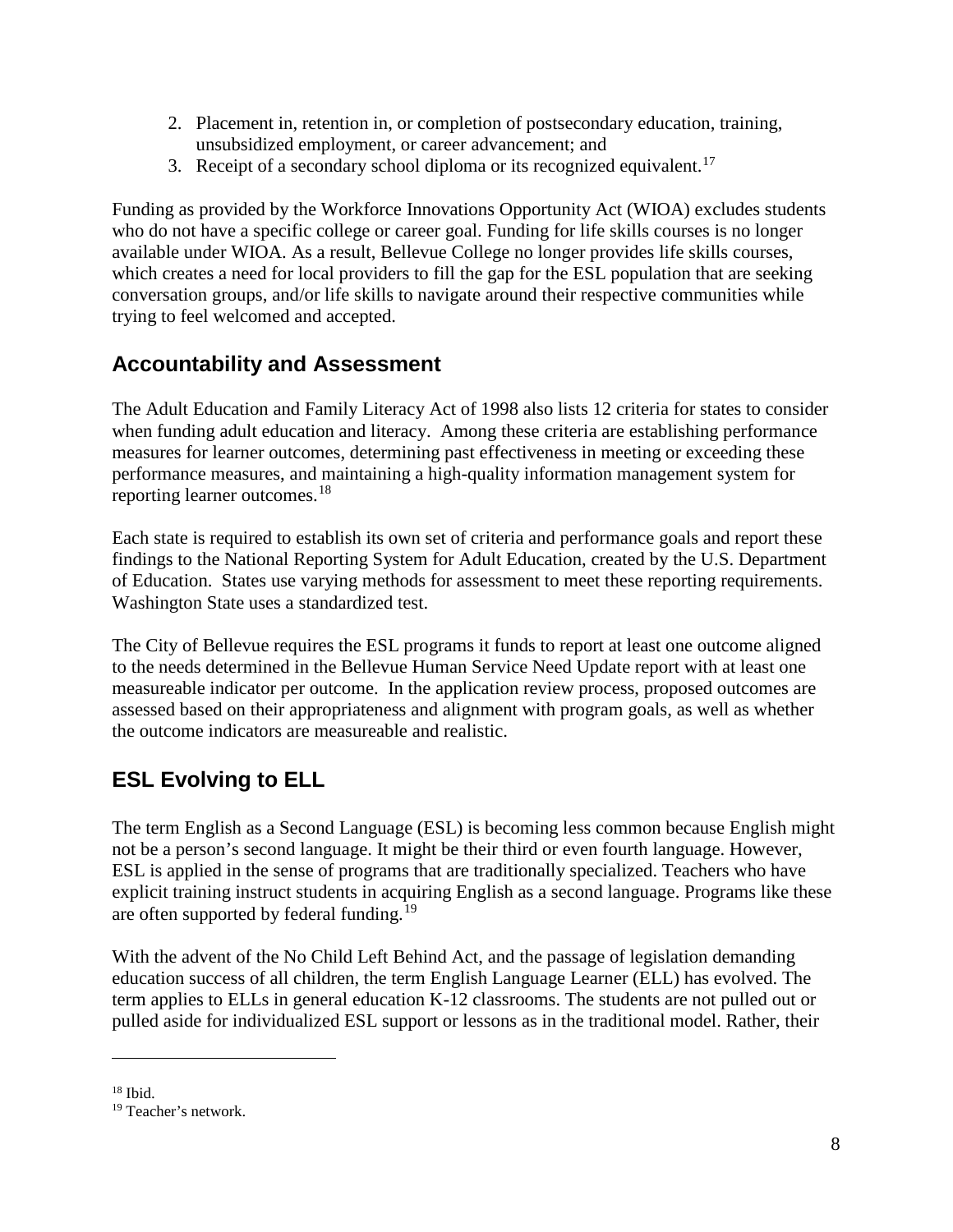teachers make the curriculum accessible to them by planning for accommodations to their content instruction.[20](#page-8-0)

Furthermore, ELL encompasses building knowledge and experience in the four domains of language: listening, speaking, reading and writing. In addition, ELL honors and respects various cultures and languages by drawing upon student's prior experiences.<sup>[21](#page-8-1)</sup> Collaboration with the teacher is critical so that children acquire vocabulary and learn the language structures necessary to understand the instruction in the whole class environment.<sup>[22](#page-8-2)</sup> As ELL continues to grow, most states are adopting the ELL term to describe the unique needs of students from linguistically and culturally diverse backgrounds who are learning English in addition to his or her native language.<sup>[23](#page-8-3)</sup> The federal government is currently struggling to evaluate how states are using ELL.<sup>[24](#page-8-4)</sup> The U.S. Department of Education reports that each state has its own standards, assessments, and criteria for proficiency for both English proficiency and academic content proficiency, as well as its own identification and exit criteria for English proficiency.<sup>[25](#page-8-5)</sup> Thus the federal government cannot force states to a common definition of English Language Learners, but it has created financial incentives for states to do so.

## **NEED FOR ESL IN BELLEVUE**

From the 2017-2018 Bellevue Human Services Needs Update:

#### **Community Profile**:

- According to the 2016 American Community Survey, nearly 42% of Bellevue residents (age 5 and over) speak a language other than English at home. 17% report they speak English less than "very well." 10% of Bellevue's households had no one over the age of 14 who spoke English "very well". These households are considered linguistically isolated. (*A linguistically isolated household is defined in which no person 14 years old and over speaks only English, and no person 14 years old and over who speaks a language other than English speaks very well*.) [26](#page-8-6)
- Bellevue School District students speak 95 first languages. 13.7% of students speak another language other than English as either their "home" or "first language." The top two languages are Spanish and Mandarin Chinese with over 1,200 speakers each, followed by Korean, Russian, Telugu, Cantonese, and Japanese. In 2016, 13.7% of Bellevue's School District students are enrolled in English Language Leaner (ELL) classes.
- In Bellevue, anecdotal information from providers' surveys and key informant interviews indicate that the largest groups of refugees encountered for human services are from Asia.

<span id="page-8-0"></span> $20$  Ibid.

<span id="page-8-1"></span><sup>&</sup>lt;sup>21</sup> What is ELL, East Lansing High School.<br><sup>22</sup> Ibid.

<span id="page-8-2"></span>

<span id="page-8-3"></span><sup>23</sup> The Pew. Who is an 'English-Language Leaner'?

<span id="page-8-4"></span> $24$  Ibid.

<span id="page-8-5"></span> $25$  Ibid.

<span id="page-8-6"></span><sup>&</sup>lt;sup>26</sup> Kids Count Data Center. Children Living in Linguistically Isolated Households by Family Nativity.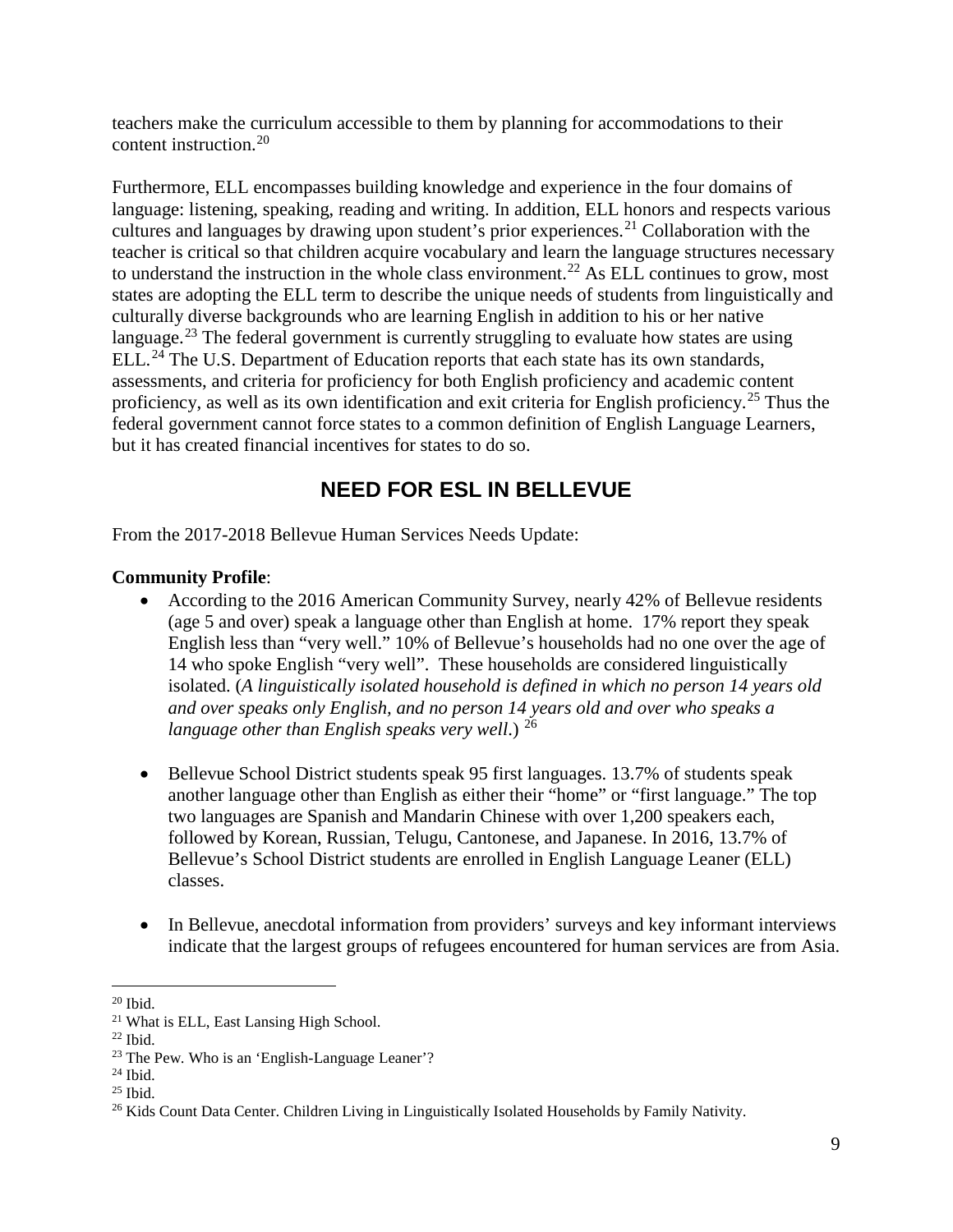The largest group of immigrants in Bellevue using services tends to be Hispanic/Latino primarily from Mexico, followed by Chinese, Korean and people from East Indian countries.

• At the Eastgate Public Health Clinic, where many Bellevue residents go for services, 29,521 interpreted visits were provided in 2016. The largest percentage (94%) of interpretation visits were in Spanish.

#### **Key Trends:**

- The 2017-2018 Bellevue Needs Update identified a gap in ESL and job training programs for non-English speaking residents.
- With growing diversity in Bellevue, there is a need for more culturally and linguistically responsive services and programs, including mental health counseling, medical care, and human services. In addition, there is a need for activities for youth and their families who may be coping with adjusting to a new country and culture or to gender-based differences.
- Request for ESL class at all levels for adults are increasing significantly, as well as a greater demand for better language skills to secure better paying jobs as the cost of living rises. More opportunities for people to learn English, especially those that offer childcare and evening classes, are needed.

## **ESL CLASSES AND PROGRAMS IN BELLEVUE**

#### **Bellevue College**

www.bellevuecollege.edu/programs/esl 3000 Landerholm Circle SE Bellevue, WA 425- 564-2171 \*ESL General & Vocation classes

#### *Program: ESL*

Bellevue College (BC) offer a full range of ESL classes, from beginning to advanced, levels 1-6. These classes carry a \$25 tuition charge for one or more classes. Tuition waivers are available if needed. Classes are offered in days and evenings and are 4 to 10 hours a week. The schedule for class dates and times are always determined by the Bellevue College schedule and class times remain the same. It is a three-quarter continuous enrollment program.

Students must be 18 or older, and all new students must take calling and listening placement test, oral and written supplementary test, the CASAS Statewide and Standardized Tests. Homework and regular attendance are required. Job preparation and computer literacy classes are also offered.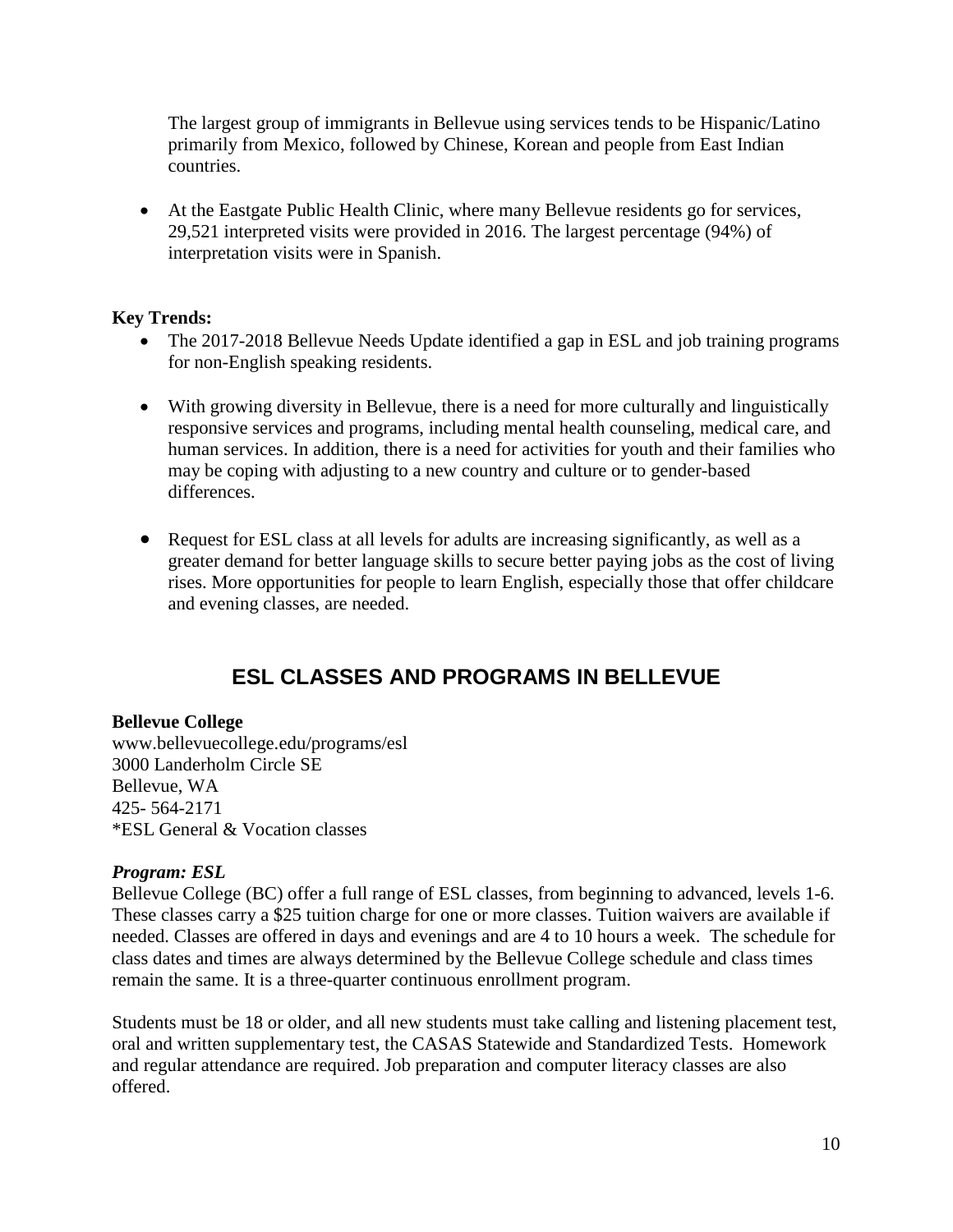#### *Program: Preparing for Work*

This BC program provides combined vocation and ESL instruction to help students prepare for work. The program offers intermediate and advanced classes as well as a Business Communication for ESL class. Classes are scheduled in the evenings and on Saturdays, either twice a week for one hour and 50 minutes, or once a week (Saturday morning) for four hours. In addition, there is one hour online work per week.

Preparing for work is a course that is free to the ESL community living in Bellevue.

#### *Program: Intensive English Program (ESL)*

This BC program provides an intensive English program called the University Preparation (UP) program. The UP helps students work on their English proficiency in speaking, listening, reading, writing, and grammar. The overall goal is prepare students to enter U.S. colleges and universities.

The classes consist: 5 levels of ESL, in each level, a student will take 3-4 classes, each level takes about 1 quarter to complete, classes are 11 weeks and in the summer, classes are 7 weeks long. Applicants must be at least 16-years-old and if younger they must complete the underage contact information and health care form to enroll.

It is a tuition based program.

#### *Program: English Language Institute*

This program offers its students a chance to learn and grow their understanding of English, as well as the dynamic lifestyle and culture of Pacific Northwest. Teachers challenge and encourage their students to succeed in a well-rounded academic program. Courses are also provided for professionals or residents seeking to continue their study of language and technology. Students from all over the world and within our community can achieve their educational goals, build lasting friendships, and take advantage of a truly international experience at Bellevue College.

#### *Program: ESL Community Program*

This program offers classes in English to non-native speakers in the local community. People from a variety of backgrounds choose to study in our Community Program: au pairs, immigrants, L-2 visa holders, H-4 visa holders, permanent residents, students on F-1 visas and so on. Each class has a short description but is unique from quarter to quarter. The classes are designed to provide instruction in a particular skill (grammar, conversation, vocabulary, etc.) but students and teachers work together to shape the class to meet the needs, interests, and levels of the majority. These classes are cost effective and meet only a few times a week for a few hours a day. The majority of the classes are one quarter in duration (i.e. about 10 weeks.)

**\_\_\_\_\_\_\_\_\_\_\_\_\_\_\_\_\_\_\_\_\_\_\_\_\_\_\_\_\_\_\_\_\_\_\_\_\_\_\_\_\_\_\_\_\_\_\_\_\_\_\_\_\_\_\_\_\_\_\_\_\_\_\_\_\_\_\_\_\_\_\_\_\_\_\_\_\_**

#### **Bellevue Regional Library (King County Library System)**

<https://kcls.org/browse/adult-learners/> 1111 110<sup>th</sup> Ave. NE Bellevue, WA 425-450-1765 ext. 4 or 425-369-3454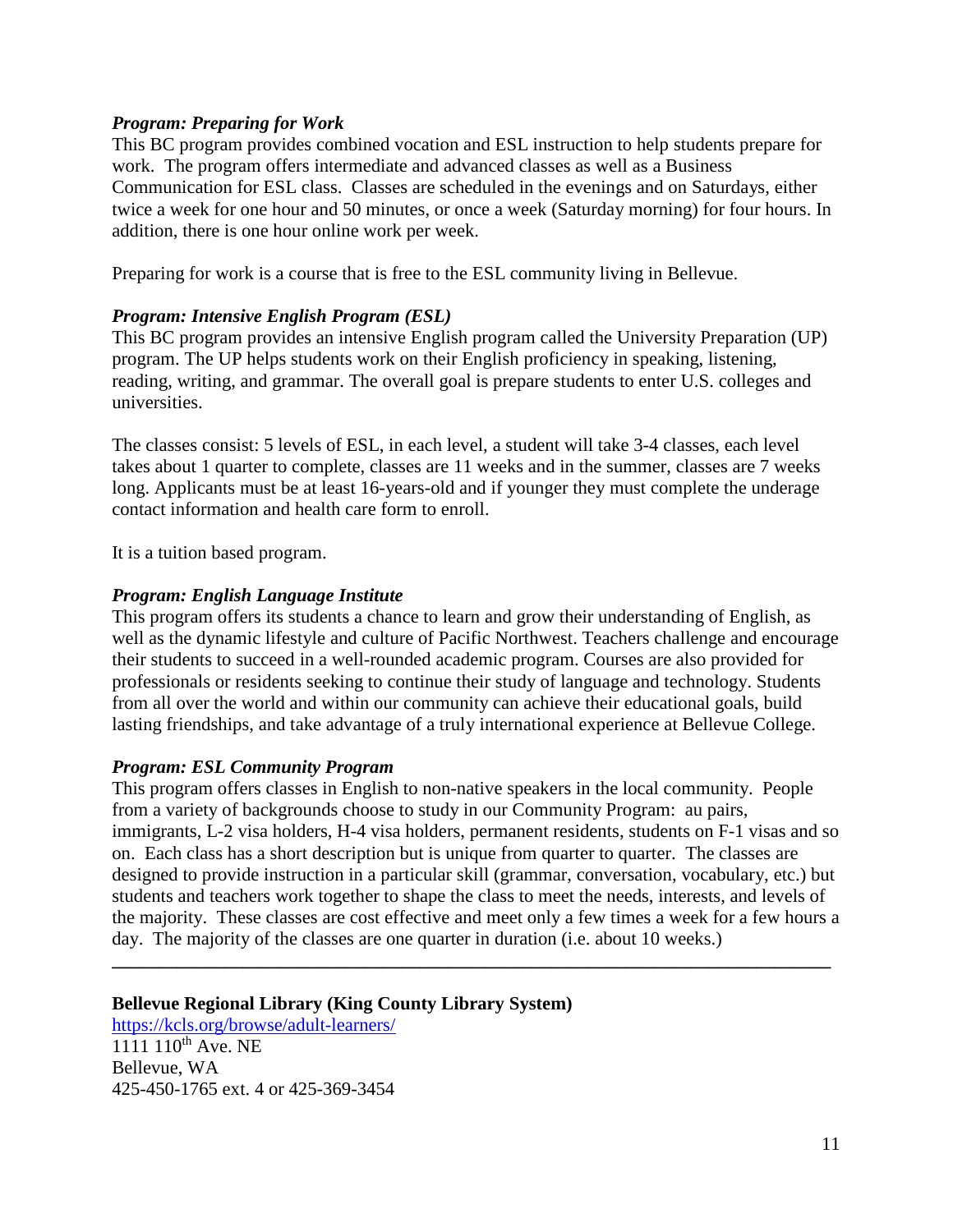The Bellevue Regional Library offers ESL, Talk Time, and Citizenship classes. The ESL class is taught by Bellevue College, and a placement test is required. Currently, the library offers ESL class section, multiple Talk Time sections, and Citizenship classes. Classes are offered days, evenings, and Saturdays.

**\_\_\_\_\_\_\_\_\_\_\_\_\_\_\_\_\_\_\_\_\_\_\_\_\_\_\_\_\_\_\_\_\_\_\_\_\_\_\_\_\_\_\_\_\_\_\_\_\_\_\_\_\_\_\_\_\_\_\_\_\_\_\_\_\_\_\_\_\_\_\_\_\_\_\_\_\_\_**

#### **Bellevue School District**

<https://bsd405.org/services/english-language-learners/> Bellevue, WA (425) 456-4135

#### *Entire School District Statement*

English Language Learners (ELLs) participate fully in the Bellevue School District curriculum through language and academic support from highly-qualified ELL teachers. The District provides ELLs with varying levels of support based on their language proficiency level and grade level.

### *Elementary Schools*

#### **ELL Facilitator**

- Provides support for Emerging and Progressing ELLs by supporting the classroom teacher through:
	- o Joint planning; Curriculum mapping and alignment; Co-developing instructional materials; Collaborative assessment of student work; Co-teaching
- Leads building-level professional development that is specific language development
- Develops appropriate English Language Learner (ELL) instructional strategies to support K-5 students in successfully meeting academic standards
- Serves as a member of the core team of decision-making professionals in the elementary school environment in order advocate and support ELLs and their families
- Organizes and involves families in school events

#### *Middle Schools*

Offered at Highland MS for Emerging and Progressing Level ELL Students are ELL Language Arts courses organized by grade level which includes 6th grade ELL Language Arts (will be provided in a mixed classroom setting with an ELL Teacher providing support within the class), 7th grade ELL Language Arts (will also be provided in a mixed classroom setting with an ELL Teacher providing support within the class), 8th grade ELL Language Arts – 1 period, ELL English support classes, Academic English Language Development 1 – 1 period, and Academic English Language Development 2 – 1 period.

Offered at Chinook, Odle, Tillicum & Tyee for Emerging and Progressing Level ELL Students are ELL Language Arts courses organized by grade level which includes 6th grade ELL Language Arts – 1 period, 7th grade ELL Language Arts – 1 period, 8th grade ELL Language Arts – 1 period, ELL English support classes, Academic English Language Development 1 – 1 period, and Academic English Language Development 2 – 1 period.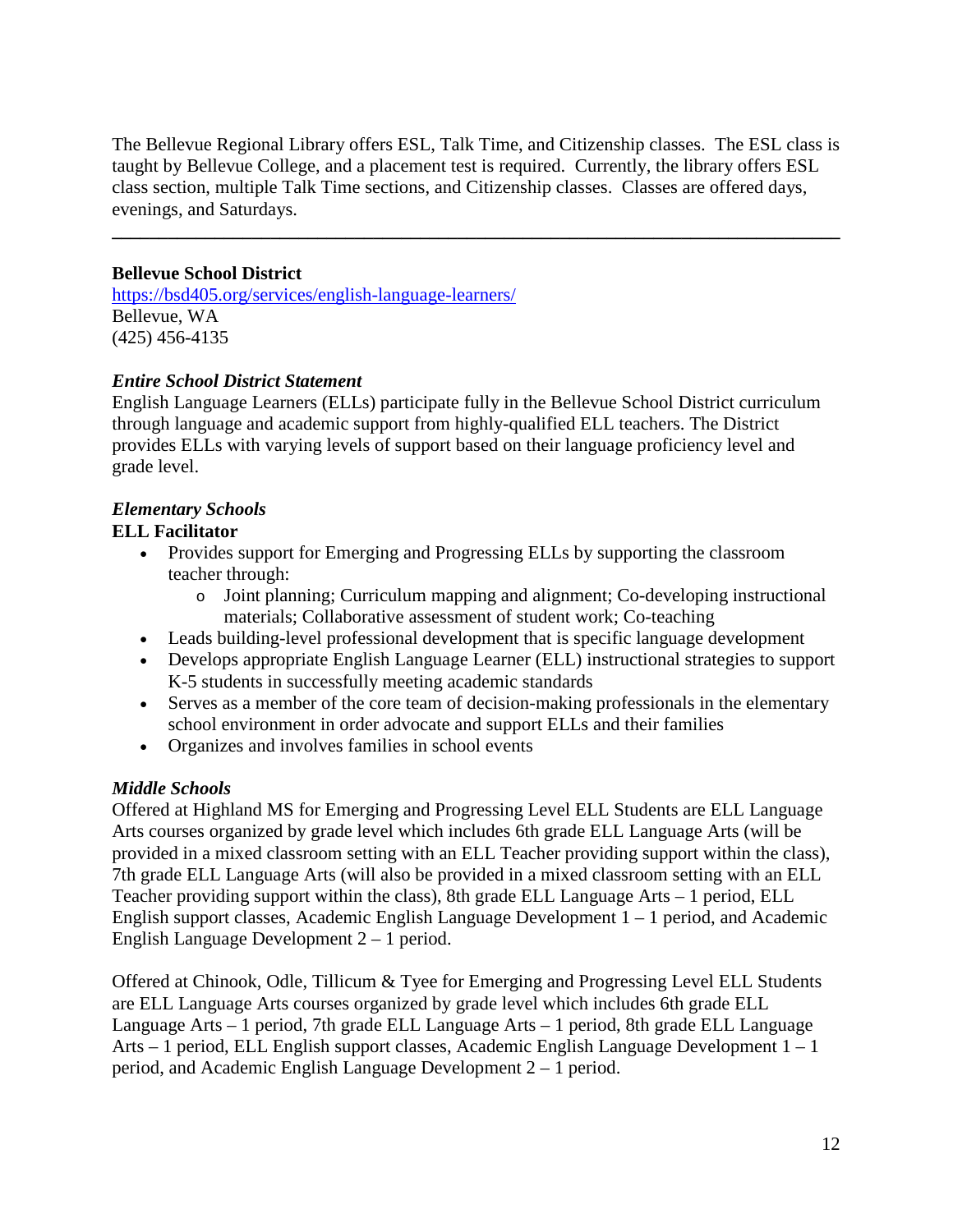#### *High School*

Offered in the High Schools for Beginning, Intermediate and Advanced Level ELL Students are ELL Language Arts courses organized by grade level which includes 9th grade ELL Language Arts – Freshman Composition and Literature – 1 period, 10th grade ELL Language Arts – Sophomore Composition & Literature – 1 period, 11th / 12th grade ELL Language Arts – Junior / Senior American Literature – 1 period. Also offered are ELL English support classes which are Academic English Language Development 1 – 1 period and Academic English Language Development 2 period.

#### **Hopelink**

<https://www.hopelink.org/need-help/adult-education/english-for-work> Classes are held at various locations including Bellevue, Kirkland, Redmond, and Shoreline Hopelink Bellevue address: 14812 Main Street, Bellevue, WA 425-250-3007

#### *Program: English for Work*

This one-quarter course offers immigrant job seekers oral and written English skill training so that they may find a job on their own or be ready to work with an employment specialist. Active job seekers at an intermediate/advanced English level will acquire the language ability to speak and write about their skills and experience in the context of job-seeking.

Classes meet twice a week at various locations in north and east King County and include online homework and one-on-one coaching on career goals, resumes and interview skills. The course trains students on navigation of U.S. work culture and how to communicate with coworkers and supervisors. Co-enrollment with Hopelink's Employment program is encouraged.

**\_\_\_\_\_\_\_\_\_\_\_\_\_\_\_\_\_\_\_\_\_\_\_\_\_\_\_\_\_\_\_\_\_\_\_\_\_\_\_\_\_\_\_\_\_\_\_\_\_\_\_\_\_\_\_\_\_\_\_\_\_\_\_\_\_\_\_\_\_\_\_\_\_\_\_\_\_\_**

#### **Jewish Family Service**

<https://www.jfsseattle.org/services/refugees-immigrants/language-classes-refugees-immigrants/> 15821 NE 8th Street, Suite 210 Bellevue, WA 425-643-2221

#### *Program: ESL*

This program provides ESL classes to the public. Participants are involved in learning experiences that develop their English literacy skills, parenting skills, involvement in their children's schools, and ability to assist their children in reading and writing English. Also the program provides tutoring in Bellevue for new immigrants in various locations (Kent, Bellevue, and Seattle) or teach classes to Russians in Seattle.

For many refugees, increasing English language skills is the most significant and challenging part of resettlement. It leads to better jobs and greater independence. ESL Tutors work in the client's home or community, concentrating on conversational and survival English. Tutors can use JFS materials or create their own lessons to model correct English usage and provide supplemental help for the client's ESL class work.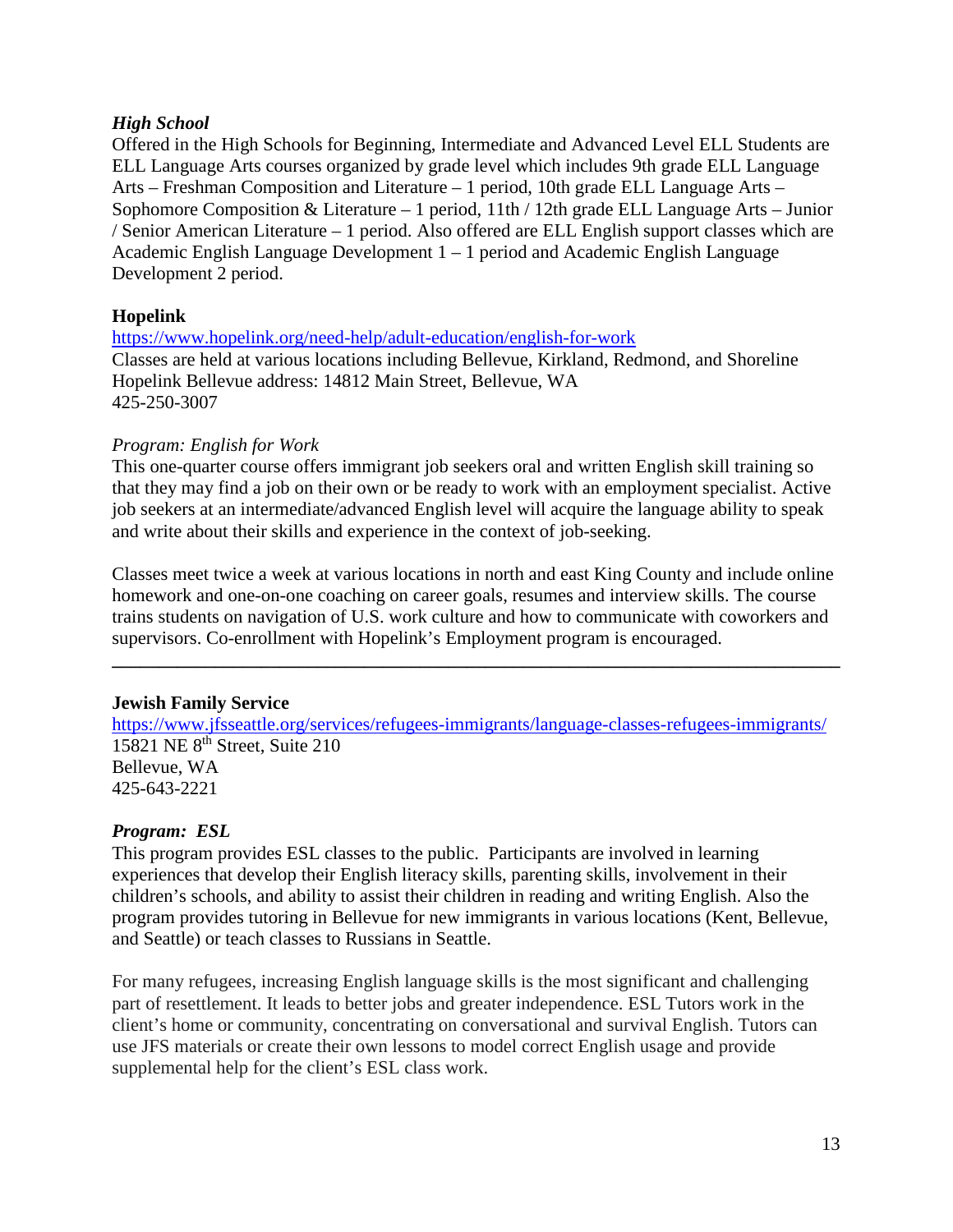#### *Program: Refugee and Immigrant Services*

This program provides a range of employment and social services targeted to serve limited English speaking refugees and immigrants. Services include job readiness training, job placement and retention services, ESL classes, bilingual counseling and case management, and other related social services. The program targets Redmond, Bellevue and Kirkland residents.

Both programs offer beginning and intermediate ESL classes, Monday through Thursday at the JFS Bellevue location. Classes are taught by certified ESL instructors.

**\_\_\_\_\_\_\_\_\_\_\_\_\_\_\_\_\_\_\_\_\_\_\_\_\_\_\_\_\_\_\_\_\_\_\_\_\_\_\_\_\_\_\_\_\_\_\_\_\_\_\_\_\_\_\_\_\_\_\_\_\_\_\_\_\_\_\_\_\_\_\_\_\_\_\_\_\_\_**

#### **Jubilee Reach Center**

[esl@jubileereach.org](mailto:esl@jubileereach.org) <https://www.jubileereach.org/esl> 14200 SE 13th Place Bellevue, WA 425-747-0506

The Jubilee Reach Center offers four levels of ESL classes: Level 1, Level 2, Level 3, Level 4, and Talk Time. In addition, Mommy and Me Talk Time is on Tuesday's mornings and an ESL Bible study is offered on Thursday's mornings. ESL classes are offered twice a week, days and evenings, and classes are 1.5 hours in length. Child care is available for pre-school age children through Jubilee's Story Time Program.

**\_\_\_\_\_\_\_\_\_\_\_\_\_\_\_\_\_\_\_\_\_\_\_\_\_\_\_\_\_\_\_\_\_\_\_\_\_\_\_\_\_\_\_\_\_\_\_\_\_\_\_\_\_\_\_\_\_\_\_\_\_\_\_\_\_\_\_\_\_\_\_\_\_\_\_\_\_\_**

#### **English Alliance Leaners Alliance (ELLA)**

ELLAllianceInfo@gmail.com www.ellalliance.org Bellevue, WA 425-312-3552

The ELLA program in Bellevue provides a variety of ESL services. Those ESL services consist of: conversation group, evening coffee and conversation group, English classes, parents with children, story time with parents and children and special events. Most services are Monday-Thursday from morning to evening.

Their mission is to connect non-native speakers with opportunities for improving their English skills and their knowledge of American culture through educational, cultural, social, and community events. People of all origins and skill levels are welcome.

Under the "Helpful Links" tab on the website, you will find other listings of resources for ESL students and other classes available on the Eastside.

\_\_\_\_\_\_\_\_\_\_\_\_\_\_\_\_\_\_\_\_\_\_\_\_\_\_\_\_\_\_\_\_\_\_\_\_\_\_\_\_\_\_\_\_\_\_\_\_\_\_\_\_\_\_\_\_\_\_\_\_\_\_\_\_\_\_\_\_\_\_\_\_\_\_\_\_\_\_

**North Bellevue Community Center** www.bellevuewa.gov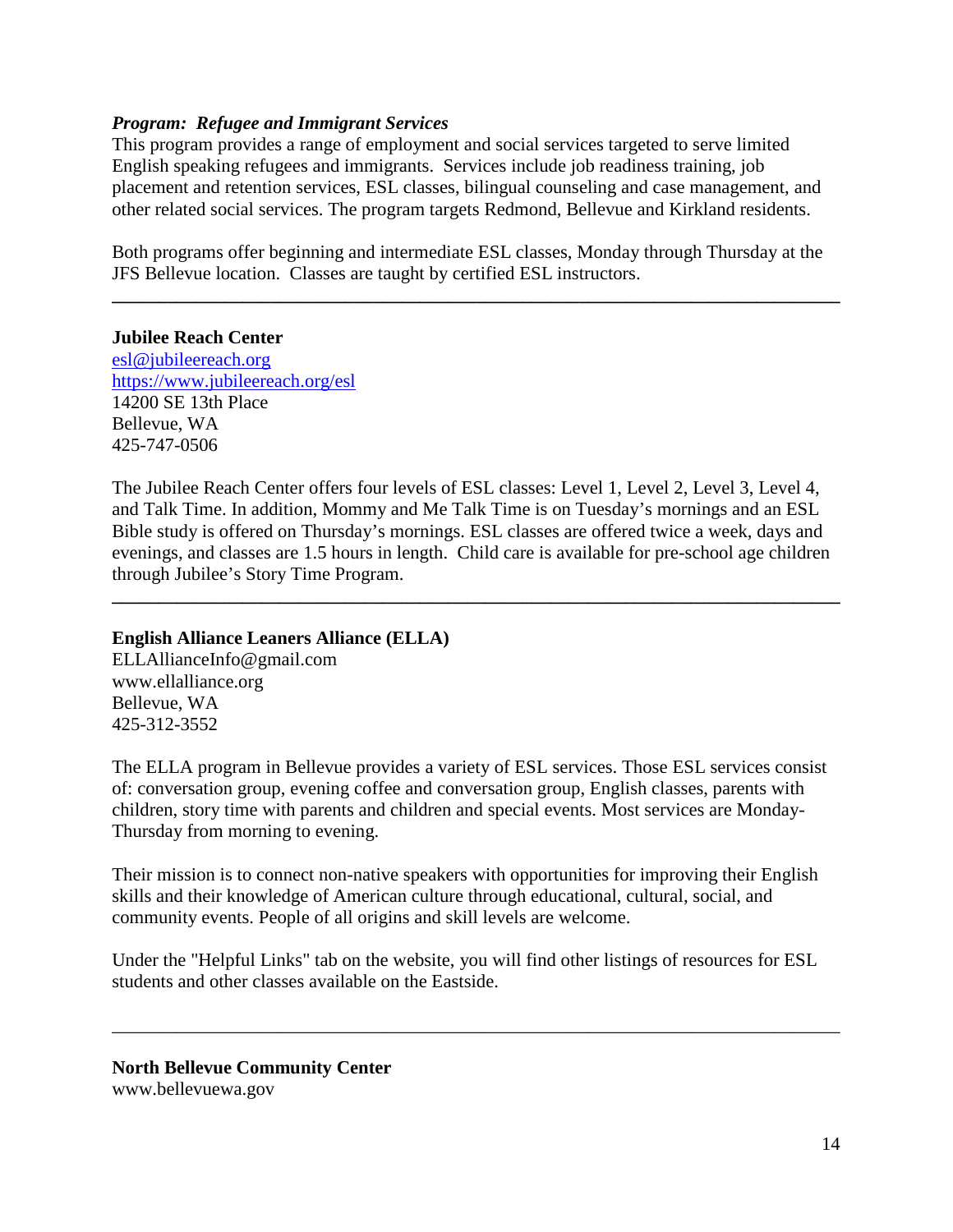4063 148th Ave. NE Bellevue, WA 425-452-7681

The North Bellevue Community Center offers ESL for Chinese speakers, twice a week for a one hour session, Wednesdays from 9:30 – 10:30am and Fridays from 10-11am. Also there is ESL for Spanish speakers group every Monday from 12:45-1:45pm.

**\_\_\_\_\_\_\_\_\_\_\_\_\_\_\_\_\_\_\_\_\_\_\_\_\_\_\_\_\_\_\_\_\_\_\_\_\_\_\_\_\_\_\_\_\_\_\_\_\_\_\_\_\_\_\_\_\_\_\_\_\_\_\_\_\_\_\_\_\_\_\_\_\_\_\_\_\_\_**

#### **Westminster Language Academy**

www.languageforlife.org 13646 NE 24th St. Bellevue, WA 425-460-4041

The Westminster Language Academy offers a range of ESL classes from beginner to advanced, as well as private tutoring and special ESL topics. Classes meet one or two days a week for 2 hour sessions, in the morning or in the afternoon. Classes are offered in four 10-week quarters throughout the year, and focus on communication: speaking, listening, pronunciation and essential grammar. Class size ranges from 4 to 8 students. Classes are taught by certified ESL instructors; a placement test determines student level.

Also, Westminster provides English for conversation classes and space at no cost; however, they fill up quickly. They are offered four quarters (10 weeks) per year.

Special topics include: -English Pronunciation -ESL through American Literature -ESL through Shakespeare **\_\_\_\_\_\_\_\_\_\_\_\_\_\_\_\_\_\_\_\_\_\_\_\_\_\_\_\_\_\_\_\_\_\_\_\_\_\_\_\_\_\_\_\_\_\_\_\_\_\_\_\_\_\_\_\_\_\_\_\_\_\_\_\_\_\_\_\_\_\_\_\_\_\_\_\_\_\_**

#### **One America**

<https://weareoneamerica.org/what-we-do/programs/english-innovations/> 206-723-2203 *In the development stages to collaborate with Bellevue and local providers*

English Innovations is a blended social learning model that integrates English language learning and combines a collaborative, supportive classroom environment with online tools that enable self-paced, independent learning. English Innovations incorporates two key components: motivation and English language immersion. An innovative, tailored curriculum, paired with digital tools and peer support provides English language education that is accessible anytime, anywhere.

English Innovations Approach:

-Tailored curriculum framework integrates digital literacy skills and language development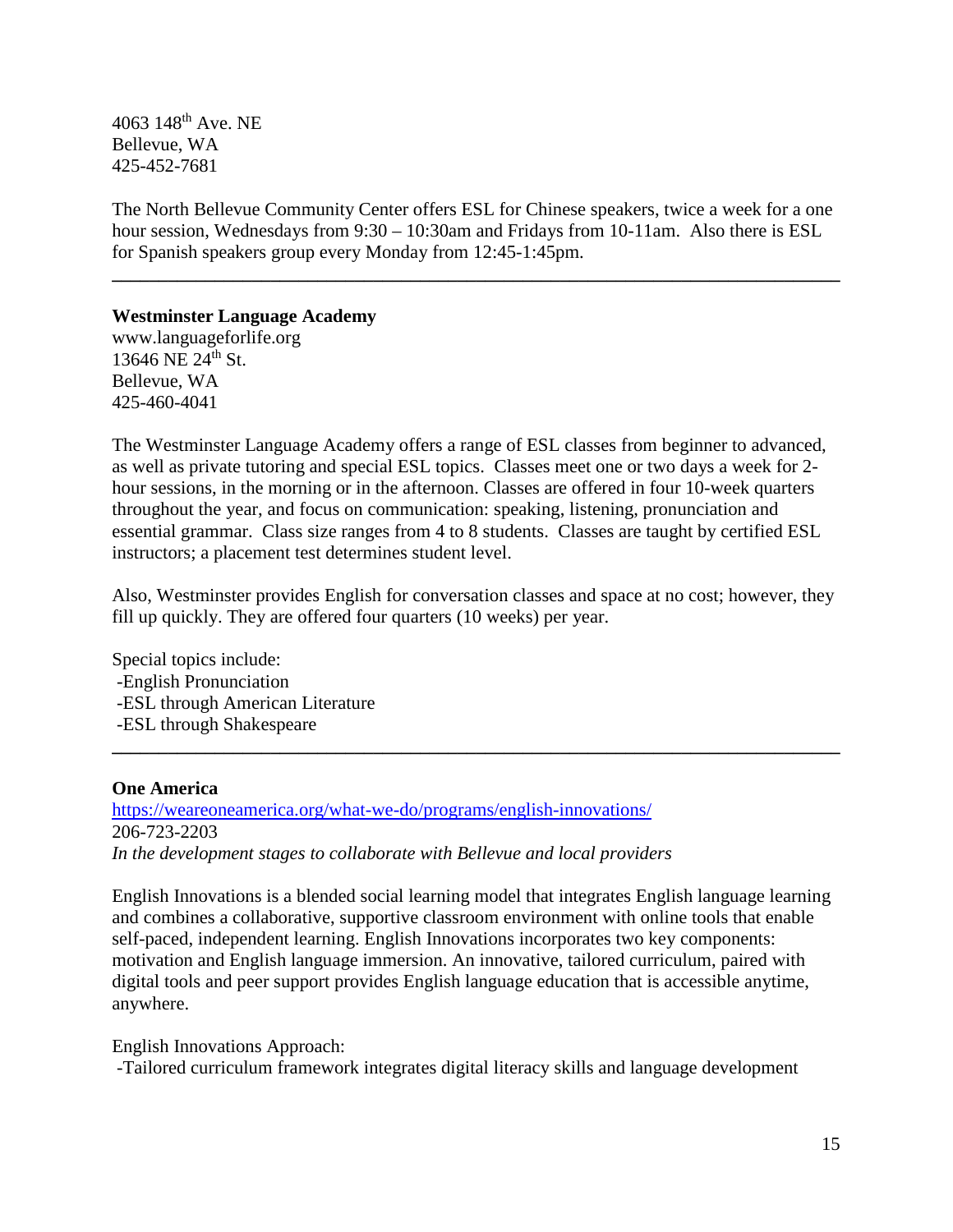-Blended model offers in-class and self-paced learning through online tools and game-based learning

-A collaborative classroom environment facilitates cognitive, social, and emotional engagement Tutor-facilitated activities, volunteer involvement, and peer support empowers learners

-A model grounded in communities, engaging immigrants, and immigrant-serving organizations in advocacy for effective English learning and immigrant integration

**\*This listing is current as of June 2018. For current class offerings, dates and times, please contact the program directly.**

**\_\_\_\_\_\_\_\_\_\_\_\_\_\_\_\_\_\_\_\_\_\_\_\_\_\_\_\_\_\_\_\_\_\_\_\_\_\_\_\_\_\_\_\_\_\_\_\_\_\_\_\_\_\_\_\_\_\_\_\_\_\_\_\_\_\_\_\_\_\_\_\_\_\_\_\_\_\_**